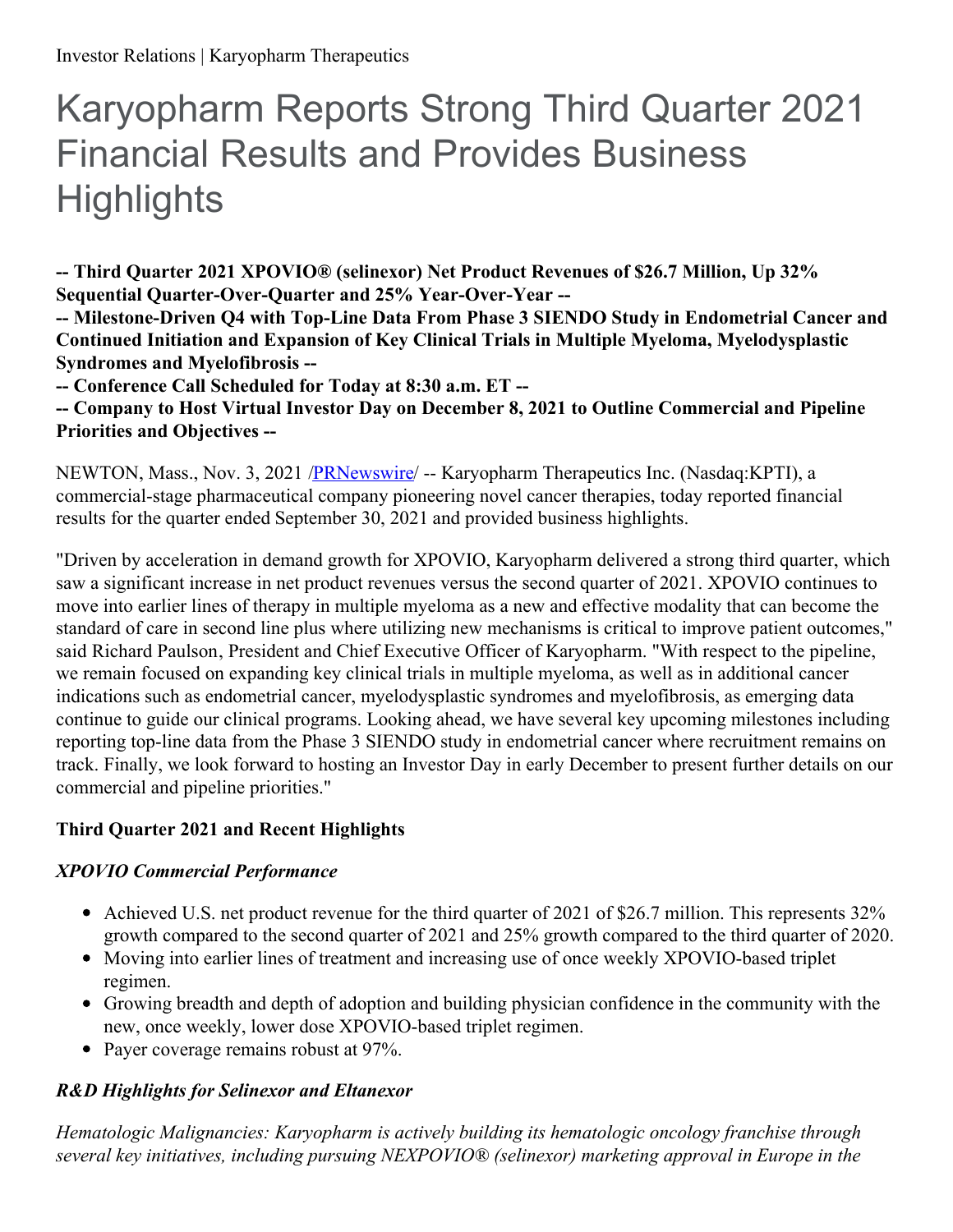*second-line plus treatment setting for multiple myeloma, expanding approved multiple myeloma indications in the U.S. to include combinations with certain approved therapies, and pursuing additional high unmet need indications beyond multiple myeloma, such as myelofibrosis (MF) and myelodysplastic syndromes (MDS).*

- European Medicines Agency has validated the Marketing Authorization Application (MAA) for NEXPOVIO in combination with Velcade® (bortezomib) and low-dose dexamethasone for the treatment of multiple myeloma following at least one prior therapy. The MAA will be reviewed by the Committee for Medicinal Products for Human Use, which will issue an opinion to the European Commission regarding the potential approval for the expanded indication. Karyopharm expects this review to be completed in the first half of 2022.
- Commenced dosing in the Phase 2 expansion of an ongoing Phase 1/2 study evaluating eltanexor, Karyopharm's novel oral selective inhibitor of nuclear export (SINE) compound, in patients with intermediate or high-risk hypomethylating agents refractory MDS (KPT-8602-801; NCT02649790).
- Commenced dosing in a new Phase 1/2 study evaluating selinexor in combination with Jakafi<sup>®</sup> (ruxolitinib) in patients with treatment-naïve myelofibrosis (XPORT-MF-034; NCT04562389).
- *XPOVIO in Solid Tumors: The Company is exploring solid tumor indications for XPOVIO, either alone or in combination with other agents, including in endometrial cancer, glioblastoma, melanoma, colorectal cancer and non-small cell lung cancer.*
- Enrollment in the Phase 3 SIENDO study in patients with endometrial cancer remains on track; expecting to report top-line results by the end of 2021 or early 2022.
- Commenced dosing in a new Phase 2 study evaluating selinexor in combination with Keytruda® (pembrolizumab) in patients with locally advanced or metastatic melanoma (XPORT-MEL-033; NCT04768881).

## *Corporate and Business Highlights*

- Earned \$10 million in milestone payments from Antengene Therapeutics Limited (Antengene) in the third quarter of 2021 following the July 2021 approval of selinexor in South Korea for the treatment of patients with multiple myeloma and diffuse large B-cell lymphoma (DLBCL).
- Karyopharm to host a virtual Investor Day on Wednesday, December 8, 2021 from 10:00 a.m. to 12:30 p.m. ET to outline commercial and pipeline priorities and objectives. The event will feature presentations from Karyopharm management and recognized thought leaders in multiple myeloma, gynecological malignancies, and other core focus indications. The event will take place virtually and will be accessible via conference call and webcast. Full details will be made available closer to the Investor Day.

## **Third Quarter 2021 Financial Results**

"We are pleased with the continued expansion of our international program in the third quarter, which was highlighted by our progressing partnership with Antengene in South Korea and the subsequent milestone payment received by Karyopharm," said Michael P. Mason, Chief Financial Officer of Karyopharm. "Based on our current operating plans, we believe our cash, cash equivalents and investments, together with growing XPOVIO sales and revenues from existing collaborators, provide us with a cash runway that extends into mid-2023."

**Net product revenue:** Net product revenue for the third quarter of 2021 was \$26.7 million, compared to \$21.3 million for the third quarter of 2020.

**License and other revenue:** License and other revenue for the third quarter of 2021 was \$11.0 million. During the third quarter of 2021, Karyopharm recognized \$9.8 million pursuant to its agreement with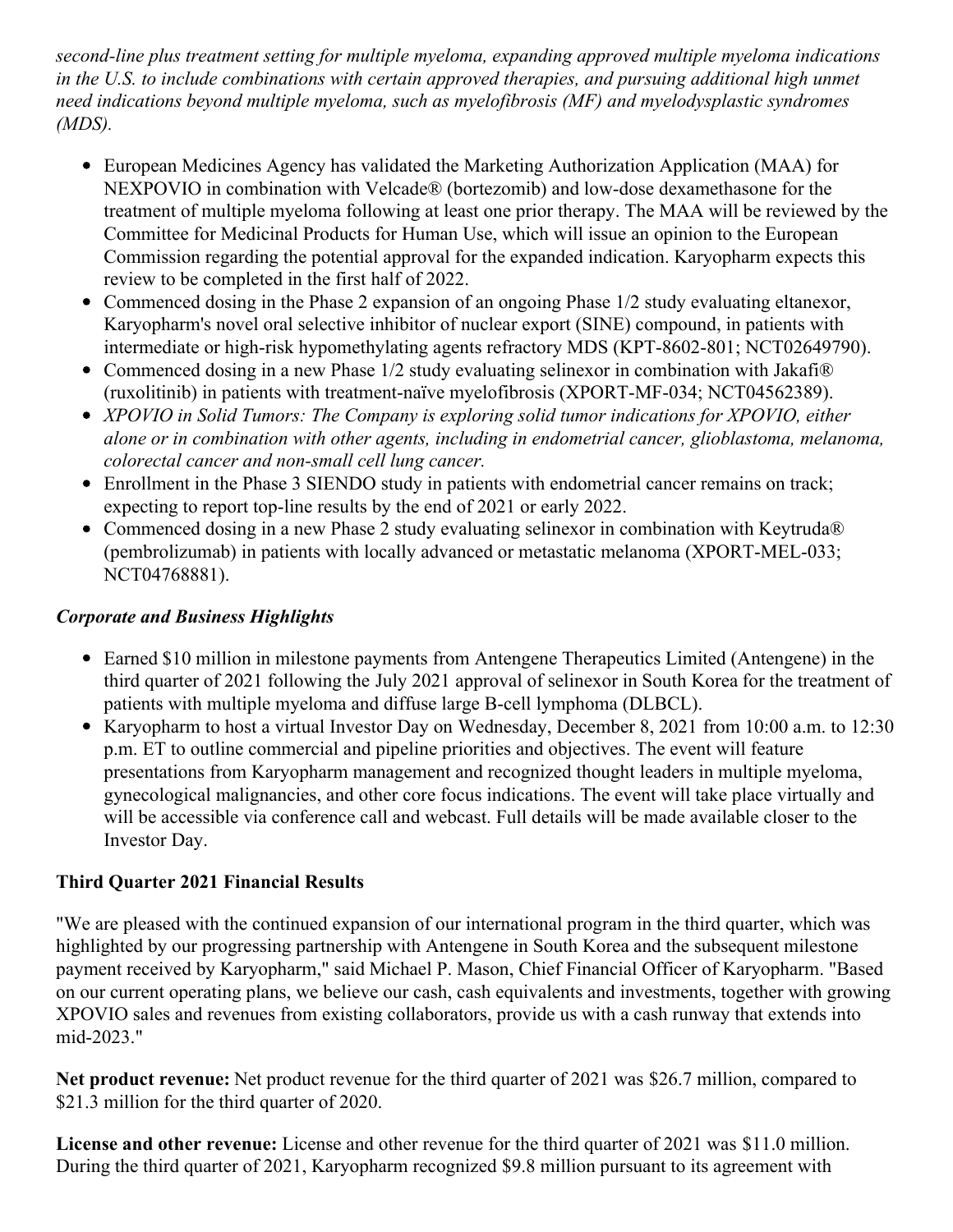Antengene, following the July 2021 approval of selinexor for the treatment of patients with multiple myeloma and DLBCL in South Korea and \$1.2 million of revenue associated with named patient programs.

**Cost of sales:** Cost of sales for the third quarter of 2021 were \$0.6 million, compared to \$0.4 million for the third quarter of 2020. Cost of sales reflect the costs of XPOVIO units sold and third-party royalties on net product revenue.

**Research and development (R&D) expenses:** R&D expenses for the third quarter of 2021 were \$45.8 million, compared to \$37.0 million for the third quarter of 2020. The increase in R&D expenses in the third quarter of 2021 compared to the third quarter of 2020 was primarily attributable to the acquisition of certain assets from Neumedicines Inc., which closed in the third quarter of 2021.

**Selling, general and administrative (SG&A) expenses:** SG&A expenses for the third quarter of 2021 were \$35.1 million, compared to \$31.0 million for the third quarter of 2020. The increase in SG&A expenses in the third quarter of 2021 compared to the third quarter of 2020 was due primarily to increased personnel costs.

**Interest expense:** Interest expense for the third quarter of 2021 was \$8.0 million, compared to \$6.8 million for the third quarter of 2020. The increase in interest expense was primarily attributable to a \$3.0 million increase in interest expense due to the increased deferred royalty obligation following Karyopharm's June 2021 amendment of its Revenue Interest Agreement with HealthCare Royalty Management, LLC, partially offset by a \$1.8 million decrease in non-cash interest expense related to Karyopharm's 3.00% senior convertible notes due 2025, as a result of the January 1, 2021 adoption of ASU No. 2020-06, *Debt—Debt with Conversion and Other Options and Derivatives and Hedging—Contracts in Entity's Own Equity*.

**Net loss:** Karyopharm reported a net loss of \$51.8 million, or \$0.69 per share, for the third quarter of 2021, compared to a net loss of \$53.5 million, or \$0.73 per share, for the third quarter of 2020. Net loss included non-cash stock-based compensation expense of \$7.4 million and \$6.5 million for the third quarters of 2021 and 2020, respectively.

**Cash position:** Cash, cash equivalents, restricted cash and investments as ofSeptember 30, 2021 totaled \$209.3 million, compared to \$276.7 million as of December 31, 2020.

## **2021 Financial Outlook**

Based on its current operating plans, Karyopharm expects the following for full year 2021:

- Non-GAAP R&D and SG&A expenses, excluding stock-based compensation expense, are expected to be in the range of \$270 million to \$290 million. Karyopharm has not reconciled the full year 2021 outlook for non-GAAP R&D and SG&A expenses to full year 2021 outlook for GAAP R&D and SG&A expenses because Karyopharm cannot reliably predict without unreasonable efforts the timing or amount of the factors that substantially contribute to the projection of stock compensation expense, which is excluded from the full year 2021 outlook for non-GAAP R&D and SG&A expenses.
- The Company expects that its existing cash, cash equivalents and investments, together with growing XPOVIO sales and revenues from existing collaborators, provide it with a cash runway that extends into mid-2023.

## **Non-GAAP Financial Information**

Karyopharm uses a non-GAAP financial measure, including R&D and SG&A expenses, to provide operating expense guidance. Non-GAAP R&D and SG&A expenses exclude stock-based compensation expense. Karyopharm believes this non-GAAP financial measure is useful to investors because it provides greater transparency regarding Karyopharm's operating performance as it excludes non-cash stock compensation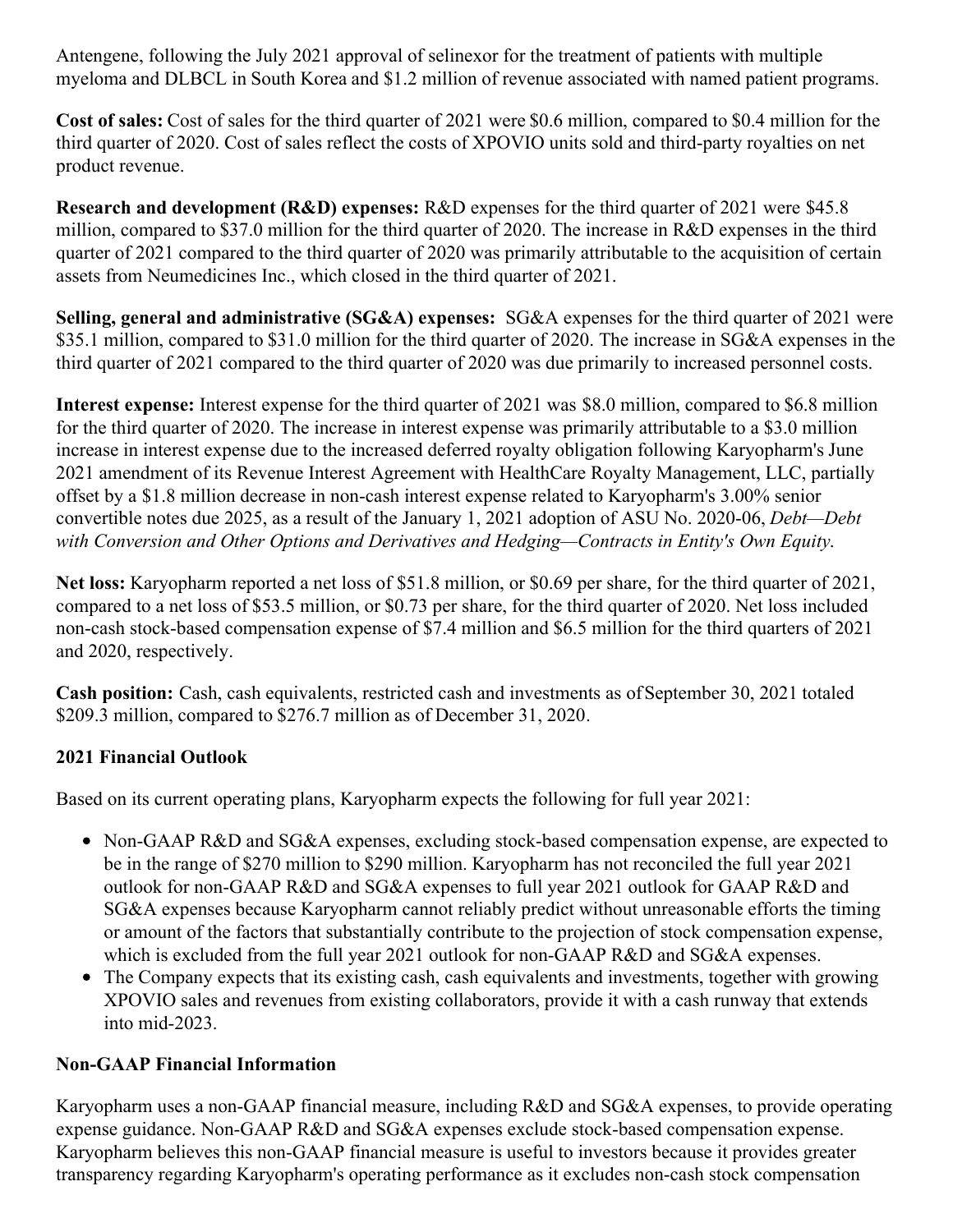expense. This non-GAAP financial measure should not be considered a substitute or an alternative to GAAP R&D and SG&A expenses and should not be considered a measure of Karyopharm's liquidity. Instead, non-GAAP R&D and SG&A expenses should only be used to supplement an understanding of Karyopharm's operating results as reported under GAAP.

## **Conference Call Information**

Karyopharm will host a conference call today, Wednesday, November 3, 2021, at 8:30 a.m. Eastern Time, to discuss the third quarter 2021 financial results and provide other business highlights. To access the conference call, please dial (888) 349-0102 (local) or (412) 902-4299 (international) at least 10 minutes prior to the start time and ask to be joined into the Karyopharm Therapeutics call. A live audio webcast of the call will be available under "Events & Presentations" in the Investor section of the Company's website, [http://investors.karyopharm.com/events-presentations](https://c212.net/c/link/?t=0&l=en&o=3345278-1&h=2522682912&u=http%3A%2F%2Finvestors.karyopharm.com%2Fevents-presentations&a=http%3A%2F%2Finvestors.karyopharm.com%2Fevents-presentations). An archived webcast will be available on the Company's website approximately two hours after the event.

### **About XPOVIO® (selinexor)**

XPOVIO is a first-in-class, oral Selective Inhibitor of Nuclear Export (SINE) compound. XPOVIO functions by selectively binding to and inhibiting the nuclear export protein exportin 1 (XPO1, also called CRM1). XPOVIO blocks the nuclear export of tumor suppressor, growth regulatory and anti-inflammatory proteins, leading to accumulation of these proteins in the nucleus and enhancing their anti-cancer activity in the cell. The forced nuclear retention of these proteins can counteract a multitude of the oncogenic pathways that, unchecked, allow cancer cells with severe DNA damage to continue to grow and divide in an unrestrained fashion. Karyopharm received accelerated U.S. Food and Drug Administration (FDA) approval of XPOVIO in July 2019 in combination with dexamethasone for the treatment of adult patients with relapsed refractory multiple myeloma (RRMM) who have received at least four prior therapies and whose disease is refractory to at least two proteasome inhibitors, at least two immunomodulatory agents, and an anti-CD38 monoclonal antibody. NEXPOVIO® (selinexor) has also been granted conditional marketing authorization for adult patients with heavily pretreated multiple myeloma by the European Commission. Karyopharm's supplemental New Drug Application (sNDA) requesting an expansion of its indication to include the treatment for patients with multiple myeloma after at least one prior therapy was approved by the FDA on December 18, 2020. In June 2020, Karyopharm received accelerated FDA approval of XPOVIO for its second indication in adult patients with relapsed or refractory diffuse large B-cell lymphoma (DLBCL), not otherwise specified, including DLBCL arising from follicular lymphoma, after at least 2 lines of systemic therapy. Selinexor is also being evaluated in several other mid-and later-phase clinical trials across multiple cancer indications, including as a potential backbone therapy in combination with approved myeloma therapies (STOMP) and in endometrial cancer (SIENDO), among others. Additional Phase 1, Phase 2 and Phase 3 studies are ongoing or currently planned, including multiple studies in combination with approved therapies in a variety of tumor types to further inform Karyopharm's clinical development priorities for selinexor. Additional clinical trial information for selinexor is available at [www.clinicaltrials.gov](http://www.clinicaltrials.gov).

For more information about Karyopharm's products or clinical trials, please contact the Medical Information department at:

Tel: +1 (888) 209-9326

Email: [medicalinformation@karyopharm.com](mailto:medicalinformation@karyopharm.com)

 $XPOVIO^{\circledR}$  (selinexor) is a prescription medicine approved:

- In combination with bortezomib and dexamethasone for the treatment of adult patients with multiple myeloma who have received at least one prior therapy (XVd).
- In combination with dexamethasone for the treatment of adult patients with relapsed or refractory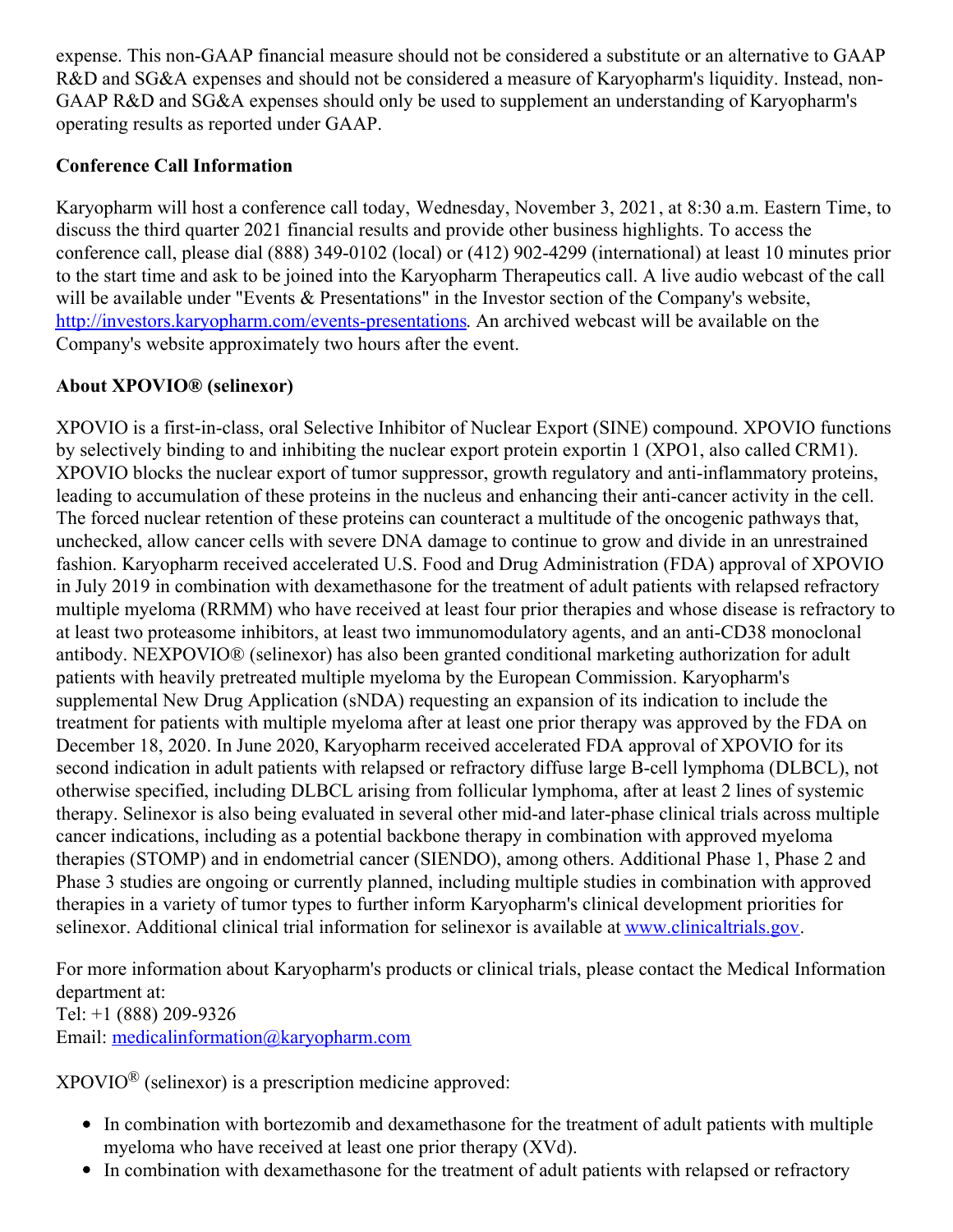multiple myeloma who have received at least four prior therapies and whose disease is refractory to at least two proteasome inhibitors, at least two immunomodulatory agents, and an anti–CD38 monoclonal antibody (Xd).

• For the treatment of adult patients with relapsed or refractory diffuse large B-cell lymphoma (DLBCL), not otherwise specified, including DLBCL arising from follicular lymphoma, after at least 2 lines of systemic therapy. This indication is approved under accelerated approval based on response rate. Continued approval for this indication may be contingent upon verification and description of clinical benefit in confirmatory trial(s).

## **SELECT IMPORTANT SAFETY INFORMATION**

### **Warnings and Precautions**

- Thrombocytopenia: Monitor platelet counts throughout treatment. Manage with dose interruption and/or reduction and supportive care.
- Neutropenia: Monitor neutrophil counts throughout treatment. Manage with dose interruption and/or reduction and granulocyte colony–stimulating factors.
- Gastrointestinal Toxicity: Nausea, vomiting, diarrhea, anorexia, and weight loss may occur. Provide antiemetic prophylaxis. Manage with dose interruption and/or reduction, antiemetics, and supportive care.
- Hyponatremia: Monitor serum sodium levels throughout treatment. Correct for concurrent hyperglycemia and high serum paraprotein levels. Manage with dose interruption, reduction, or discontinuation, and supportive care.
- Serious Infection: Monitor for infection and treat promptly.
- Neurological Toxicity: Advise patients to refrain from driving and engaging in hazardous occupations or activities until neurological toxicity resolves. Optimize hydration status and concomitant medications to avoid dizziness or mental status changes.
- Embryo–Fetal Toxicity: Can cause fetal harm. Advise females of reproductive potential and males with a female partner of reproductive potential, of the potential risk to a fetus and use of effective contraception.
- Cataract: Cataracts may develop or progress. Treatment of cataracts usually requires surgical removal of the cataract.

## **Adverse Reactions**

- The most common adverse reactions ( $\geq 20\%$ ) in patients with multiple myeloma who receive XVd are fatigue, nausea, decreased appetite, diarrhea, peripheral neuropathy, upper respiratory tract infection, decreased weight, cataract and vomiting. Grade  $3-4$  laboratory abnormalities ( $\geq$ 10%) are thrombocytopenia, lymphopenia, hypophosphatemia, anemia, hyponatremia and neutropenia. In the BOSTON trial, fatal adverse reactions occurred in 6% of patients within 30 days of last treatment. Serious adverse reactions occurred in 52% of patients. Treatment discontinuation rate due to adverse reactions was 19%.
- The most common adverse reactions ( $\geq 20\%$ ) in patients with multiple myeloma who receive Xd are thrombocytopenia, fatigue, nausea, anemia, decreased appetite, decreased weight, diarrhea, vomiting, hyponatremia, neutropenia, leukopenia, constipation, dyspnea and upper respiratory tract infection. In the STORM trial, fatal adverse reactions occurred in 9% of patients. Serious adverse reactions occurred in 58% of patients. Treatment discontinuation rate due to adverse reactions was 27%.
- The most common adverse reactions (incidence  $\geq$ 20%) in patients with DLBCL, excluding laboratory abnormalities, are fatigue, nausea, diarrhea, appetite decrease, weight decrease, constipation, vomiting, and pyrexia. Grade 3–4 laboratory abnormalities  $(≥15%)$  are thrombocytopenia, lymphopenia, neutropenia, anemia, and hyponatremia. In the SADAL trial, fatal adverse reactions occurred in 3.7%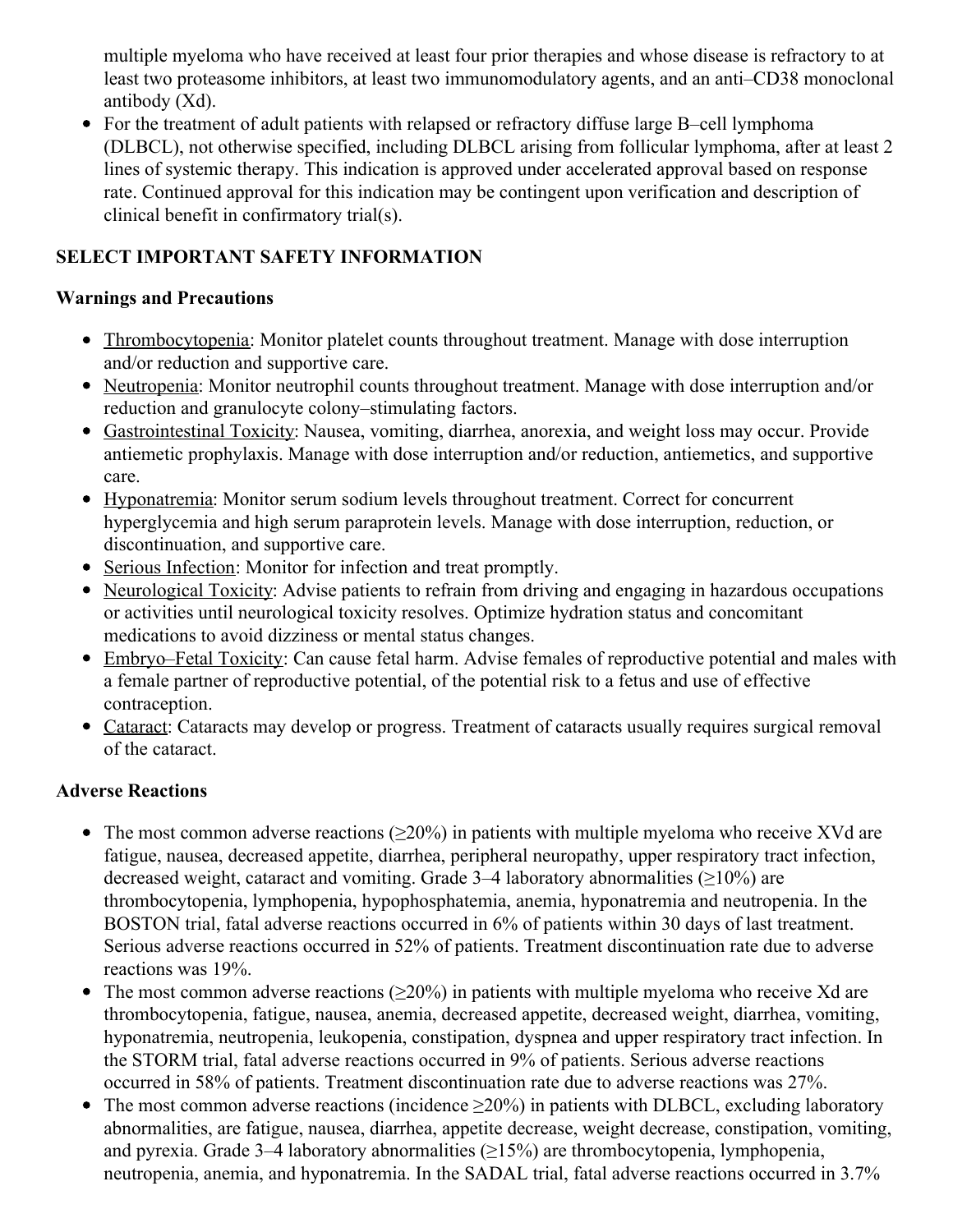of patients within 30 days, and 5% of patients within 60 days of last treatment; the most frequent fatal adverse reactions was infection (4.5% of patients). Serious adverse reactions occurred in 46% of patients; the most frequent serious adverse reaction was infection (21% of patients). Discontinuation due to adverse reactions occurred in 17% of patients.

#### **Use In Specific Populations**

Lactation: Advise not to breastfeed.

For additional product information, including full prescribing information, please visit **[www.XPOVIO.com](https://c212.net/c/link/?t=0&l=en&o=3345278-1&h=728376780&u=http%3A%2F%2Fwww.xpovio.com%2F&a=www.XPOVIO.com).**

### **To report SUSPECTED ADVERSE REACTIONS, contact Karyopharm Therapeutics Inc. at 1–888– 209–9326 or FDA at 1–800–FDA–1088 or [www.fda.gov/medwatch.](https://c212.net/c/link/?t=0&l=en&o=3345278-1&h=10302815&u=http%3A%2F%2Fwww.fda.gov%2Fmedwatch&a=www.fda.gov%2Fmedwatch.)**

### **About Karyopharm Therapeutics**

Karyopharm Therapeutics Inc. (Nasdaq: KPTI) is a commercial-stage pharmaceutical company pioneering novel cancer therapies and dedicated to the discovery, development, and commercialization of first-in-class drugs directed against nuclear export for the treatment of cancer and other diseases. Karyopharm's Selective Inhibitor of Nuclear Export (SINE) compounds function by binding with and inhibiting the nuclear export protein XPO1 (or CRM1). Karyopharm's lead compound, XPOVIO® (selinexor), is approved in the U.S. in multiple hematologic malignancy indications, including in combination with Velcade® (bortezomib) and dexamethasone for the treatment of adult patients with multiple myeloma after at least one prior therapy, in combination with dexamethasone for the treatment of adult patients with heavily pretreated multiple myeloma and as a monotherapy for the treatment of adult patients with relapsed or refractory diffuse large Bcell lymphoma. NEXPOVIO® (selinexor) has also been granted conditional marketing authorization in combination with dexamethasone for adult patients with heavily pretreated multiple myeloma by the European Commission. In addition to single-agent and combination activity against a variety of human cancers, SINE compounds have also shown biological activity in models of neurodegeneration, inflammation, autoimmune disease, certain viruses and wound-healing. Karyopharm has several investigational programs in clinical or preclinical development. For more information, please visit [www.karyopharm.com](https://c212.net/c/link/?t=0&l=en&o=3345278-1&h=2701172736&u=http%3A%2F%2Fwww.karyopharm.com%2F&a=www.karyopharm.com).

#### **Forward-Looking Statements**

This press release contains forward-looking statements within the meaning of The Private Securities Litigation Reform Act of 1995. Such forward-looking statements include those regarding Karyopharm's guidance on its 2021 non-GAAP research and development and selling, general and administrative expenses; Karyopharm's expected cash runway; expectations and plans relating to XPOVIO for the treatment of adult patients with relapsed or refractory multiple myeloma or relapsed or refractory diffuse large B-cell lymphoma and other hematologic malignancies and solid tumors; commercialization of XPOVIO or any of Karyopharm's drug candidates and the commercial performance of XPOVIO; submissions to, and the review and potential approval of selinexor or eltanexor by, regulatory authorities, including the Company's regulatory strategy, the anticipated availability of data to support such submissions, timing of such submissions and actions by regulatory authorities and the potential availability of accelerated approval pathways; the expected design of the Company's clinical trials; and the therapeutic potential of and potential clinical development plans for Karyopharm's drug candidates, especially selinexor and eltanexor. Such statements are subject to numerous important factors, risks and uncertainties, many of which are beyond Karyopharm's control, that may cause actual events or results to differ materially from Karyopharm's current expectations. For example, there can be no guarantee that Karyopharm will successfully commercialize XPOVIO; that regulators will grant confirmatory approval in the European Union based on the BOSTON study in adult patients with multiple myeloma; or that any of Karyopharm's drug candidates, including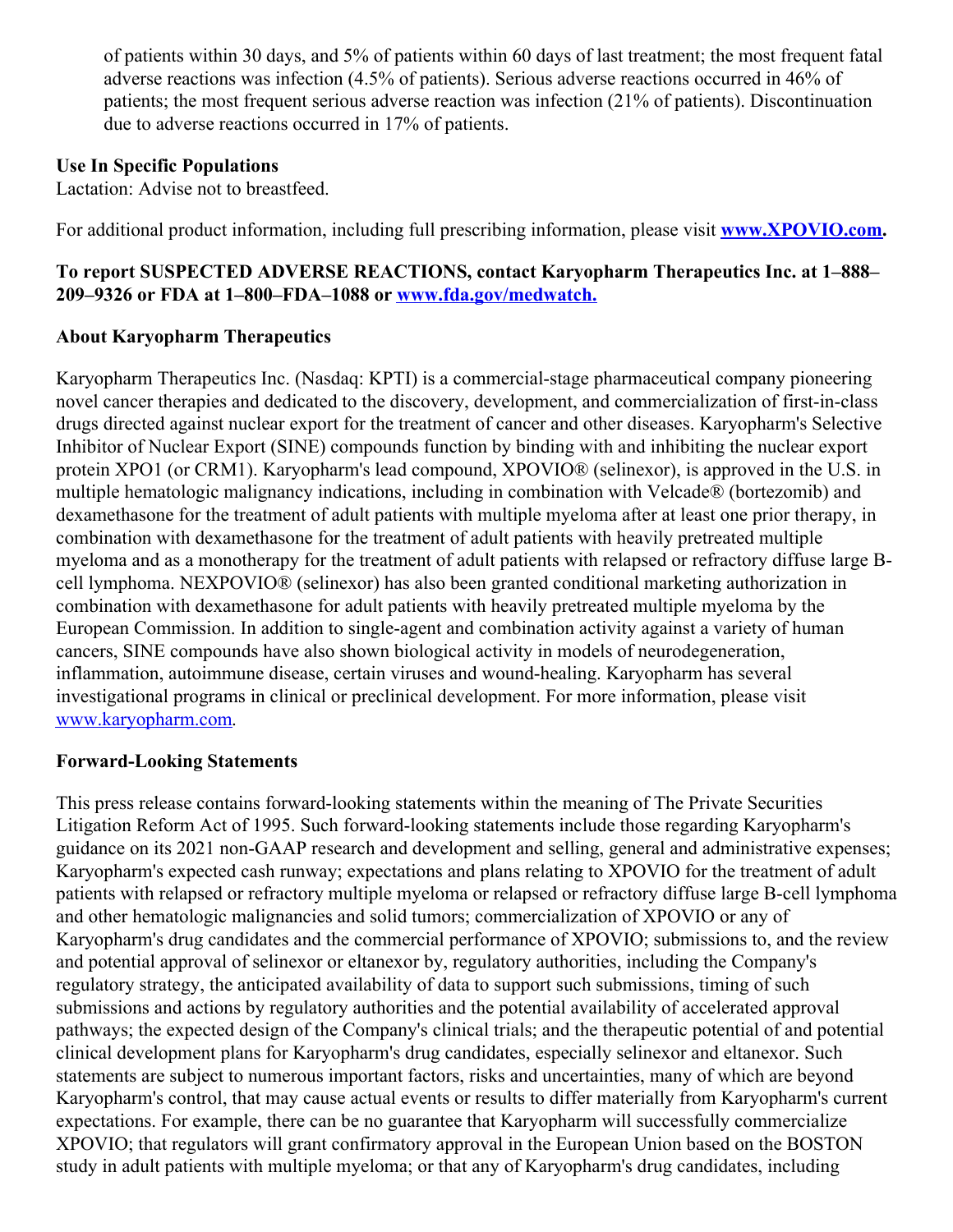selinexor and eltanexor, will successfully complete necessary clinical development phases or that development of any of Karyopharm's drug candidates will continue. Further, there can be no guarantee that any positive developments in the development or commercialization of Karyopharm's drug candidate portfolio will result in stock price appreciation. Management's expectations and, therefore, any forwardlooking statements in this press release could also be affected by risks and uncertainties relating to a number of other factors, including the following: the risk that the COVID-19 pandemic could disrupt Karyopharm's business more severely than it currently anticipates, including by negatively impacting sales of XPOVIO, interrupting or delaying research and development efforts, impacting the ability to procure sufficient supply for the development and commercialization of selinexor or other product candidates, delaying ongoing or planned clinical trials, impeding the execution of business plans, planned regulatory milestones and timelines, or inconveniencing patients; the adoption of XPOVIO in the commercial marketplace, the timing and costs involved in commercializing XPOVIO or any of Karyopharm's drug candidates that receive regulatory approval; the ability to obtain and retain regulatory approval of XPOVIO or any of Karyopharm's drug candidates that receive regulatory approval; Karyopharm's results of clinical trials and preclinical studies, including subsequent analysis of existing data and new data received from ongoing and future studies; the content and timing of decisions made by the U.S. Food and Drug Administration and other regulatory authorities, investigational review boards at clinical trial sites and publication review bodies, including with respect to the need for additional clinical studies; the ability of Karyopharm or its third party collaborators or successors in interest to fully perform their respective obligations under the applicable agreement and the potential future financial implications of such agreement; Karyopharm's ability to enroll patients in its clinical trials; unplanned cash requirements and expenditures; development or regulatory approval of drug candidates by Karyopharm's competitors for products or product candidates in which Karyopharm is currently commercializing or developing; and Karyopharm's ability to obtain, maintain and enforce patent and other intellectual property protection for any of its products or product candidates. These and other risks are described under the caption "Risk Factors" in Karyopharm's Quarterly Report on Form 10-Q for the quarter ended June 30, 2021, which was filed with the Securities and Exchange Commission (SEC) on August 5, 2021, and in other filings that Karyopharm may make with the SEC in the future. Any forward-looking statements contained in this press release speak only as of the date hereof, and, except as required by law, Karyopharm expressly disclaims any obligation to update any forward-looking statements, whether as a result of new information, future events or otherwise.

XPOVIO® and NEXPOVIO® are registered trademarks of Karyopharm Therapeutics Inc. Any other trademarks referred to in this release are the property of their respective owners.

## **KARYOPHARM THERAPEUTICS INC. CONDENSED CONSOLIDATED STATEMENTS OF OPERATIONS (unaudited)**

#### **(in thousands, except per share amounts)**

|                      | <b>Three Months Ended</b><br>September 30, |        |      | <b>Nine Months Ended</b><br>September 30, |      |        |      |        |
|----------------------|--------------------------------------------|--------|------|-------------------------------------------|------|--------|------|--------|
|                      | 2021                                       |        | 2020 |                                           | 2021 |        | 2020 |        |
| Revenues:            |                                            |        |      |                                           |      |        |      |        |
| Product revenue, net | \$                                         | 26,723 | \$   | 21,330                                    | \$   | 68,633 | \$   | 55,992 |
| License and other    |                                            |        |      |                                           |      |        |      |        |
| revenue              |                                            | 10,966 |      |                                           |      | 14,917 |      | 16,993 |
| Total revenues       |                                            | 37,689 |      | 21,333                                    |      | 83,550 |      | 72,985 |
| Operating expenses:  |                                            |        |      |                                           |      |        |      |        |
| Cost of sales        |                                            | 589    |      | 438                                       |      | 2,660  |      | 1,653  |
| Research and         |                                            |        |      |                                           |      |        |      |        |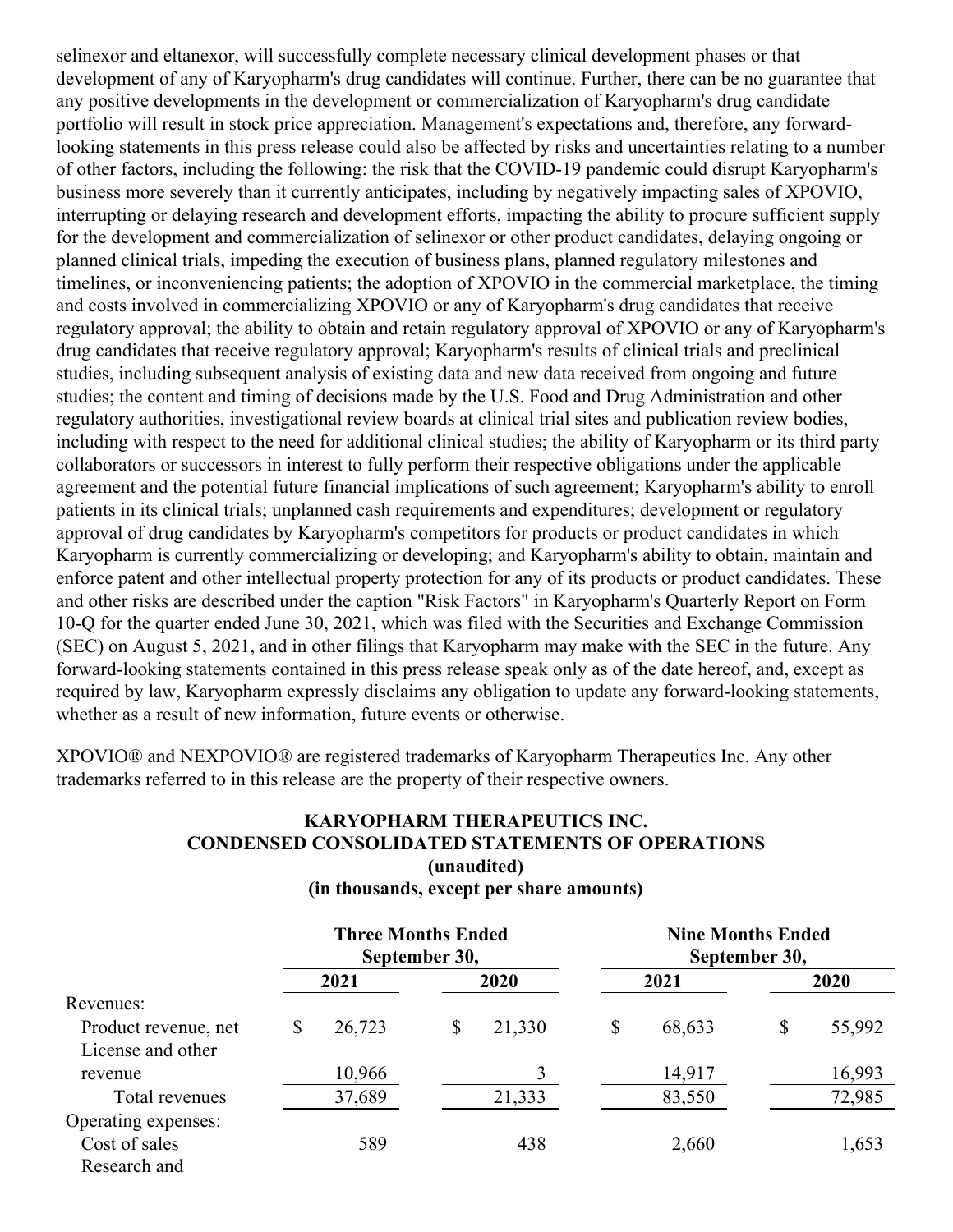| development<br>Selling, general and | 45,808                    | 37,037                    | 116,839                    | 113,628                     |
|-------------------------------------|---------------------------|---------------------------|----------------------------|-----------------------------|
| administrative                      | 35,104                    | 30,967                    | 109,284                    | 92,488                      |
| Total operating                     |                           |                           |                            |                             |
| expenses                            | 81,501                    | 68,442                    | 228,783                    | 207,769                     |
| Loss from operations                | (43, 812)                 | (47,109)                  | (145, 233)                 | (134, 784)                  |
| Other income                        |                           |                           |                            |                             |
| (expense):                          |                           |                           |                            |                             |
| Interest income                     | 98                        | 600                       | 527                        | 2,424                       |
| Interest expense                    | (8,010)                   | (6, 801)                  | (18, 106)                  | (20,068)                    |
| Other income                        |                           |                           |                            |                             |
| (expense), net                      | 18                        | (141)                     | 393                        | (177)                       |
| Total other                         |                           |                           |                            |                             |
| expense, net                        | (7,894)                   | (6,342)                   | (17, 186)                  | (17, 821)                   |
| Loss before income                  |                           |                           |                            |                             |
| taxes                               | (51,706)                  | (53, 451)                 | (162, 419)                 | (152,605)                   |
| Income tax provision                | (106)                     | (44)                      | (389)                      | (247)                       |
| Net loss                            | $\mathbb{S}$<br>(51, 812) | $\mathbb{S}$<br>(53, 495) | $\mathbb{S}$<br>(162, 808) | (152, 852)<br>$\mathcal{S}$ |
| Net loss per share—                 |                           |                           |                            |                             |
| basic and diluted                   | (0.69)<br>$\mathbb{S}$    | (0.73)<br>$\mathbb{S}$    | \$<br>(2.17)               | (2.14)<br>$\mathbb{S}$      |
| Weighted-average                    |                           |                           |                            |                             |
| number of common                    |                           |                           |                            |                             |
| shares outstanding used             |                           |                           |                            |                             |
| in net loss per share—              |                           |                           |                            |                             |
| basic and diluted                   | 75,461                    | 73,466                    | 75,065                     | 71,479                      |

## **KARYOPHARM THERAPEUTICS INC. CONDENSED CONSOLIDATED BALANCE SHEETS (unaudited) (in thousands)**

|                                                                                                                       |    | September 30,<br>2021 |    | December 31,<br>2020 |  |
|-----------------------------------------------------------------------------------------------------------------------|----|-----------------------|----|----------------------|--|
| <b>Assets</b>                                                                                                         |    |                       |    |                      |  |
| Cash, cash equivalents and investments                                                                                | \$ | 206,217               | \$ | 273,455              |  |
| Restricted cash                                                                                                       |    | 3,039                 |    | 3,203                |  |
| Accounts receivable                                                                                                   |    | 18,752                |    | 12,881               |  |
| Other assets                                                                                                          |    | 26,086                |    | 23,511               |  |
| Total assets                                                                                                          | S  | 254,094               | S  | 313,050              |  |
| Liabilities and stockholders' (deficit) equity                                                                        |    |                       |    |                      |  |
| Convertible senior notes                                                                                              |    | 169,094               |    | 117,928              |  |
| Deferred royalty obligation                                                                                           |    | 132,478               |    | 73,088               |  |
| Other liabilities                                                                                                     |    | 78,499                |    | 71,488               |  |
| <b>Total liabilities</b>                                                                                              |    | 380,071               |    | 262,504              |  |
| Total stockholders' (deficit) equity                                                                                  |    | (125, 977)            |    | 50,546               |  |
| Total liabilities and stockholders' (deficit) equity; 75,502<br>and 73,923 shares issued and outstanding at September |    |                       |    |                      |  |
| 30, 2021 and December 31, 2020, respectively                                                                          |    | 254,094               |    | 313,050              |  |
|                                                                                                                       |    |                       |    |                      |  |